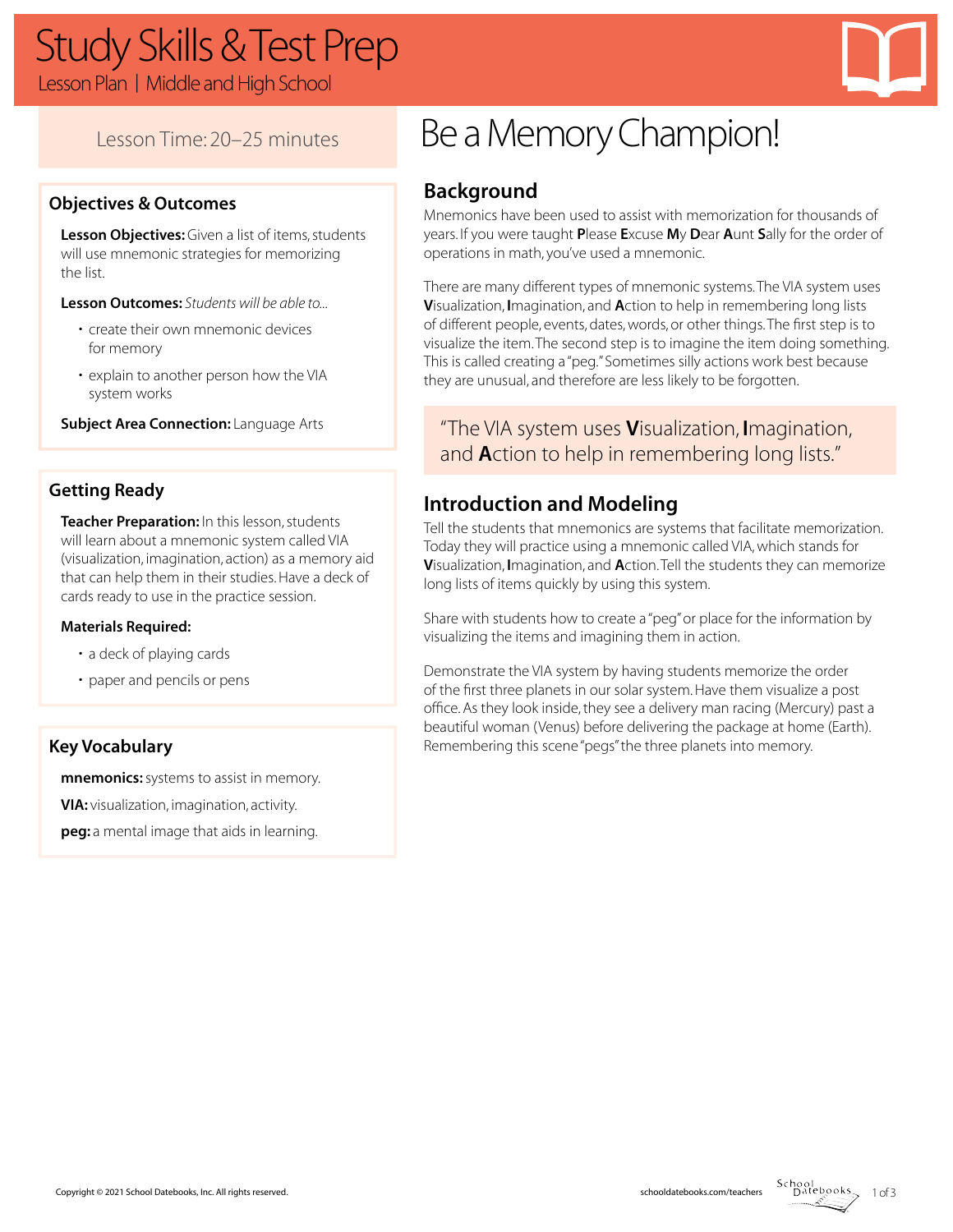# Study Skills & Test Prep **Exampion!** Study Skills & Test Prep **Example A Study Skills & Test Prep** Lesson Plan | Middle and High School

# **Procedure**

- 1. Take out a deck of cards. Hold up the two of spades. Have students volunteer to share the VIA they create from it.
- 2. Hold up a four of diamonds. Again, have students create their own VIA with the two cards.
- 3. Next, hold up a King of Hearts. Students now should add a VIA with the third card. If students are stuck for an idea, one example they might think of is two people with shovels dig up four diamonds and give them to a beloved king.
- 4. Ask the students what the three cards were. Most should be able to answer correctly.
- 5. Add another card to the pile, a five of clubs. Now the VIA might add five men with clubs came and robbed the beloved king and stole the four diamonds the two people dug up with their shovels.
- 6. Notice in the last step the VIA repeated the cards in reverse. This technique also aids in memorization.
- 7. Continue adding cards and building the VIA until you reach seven cards. Have the students recite the cards to each other and ask if any of them created a different VIA and have them share it with the class.
- 8. Now give the students an academic topic to memorize, for example, the seven levels of species classification (Kingdom, Phylum, Class, Order, Family, Genus, and Species). Have them write them in a list, then create a VIA.

# **Discussion Questions**

- What are mnemonics?
- What type of information would work best to memorize with a mnemonic device?
- Would you use a mnemonic device to help you remember the plot of a book?

# **Evaluation**

Students will explain to a partner their VIA for memorizing the 7 levels of species classification in order. After a short discussion, have them return to their seats. Give students three minutes to list the levels on a paper in order. Collect the papers to see if the students were able to memorize them.

## **Tips for Tailoring This Lesson**

#### For Higher Grade Levels **For Lower Grade Levels**

- Create a VIA for high school level math or science terms.
- Create a VIA for foreign language word lists and definitions.

- Create a VIA for remembering the planets in order.
- Draw a picture of a VIA to remember vocabulary words.